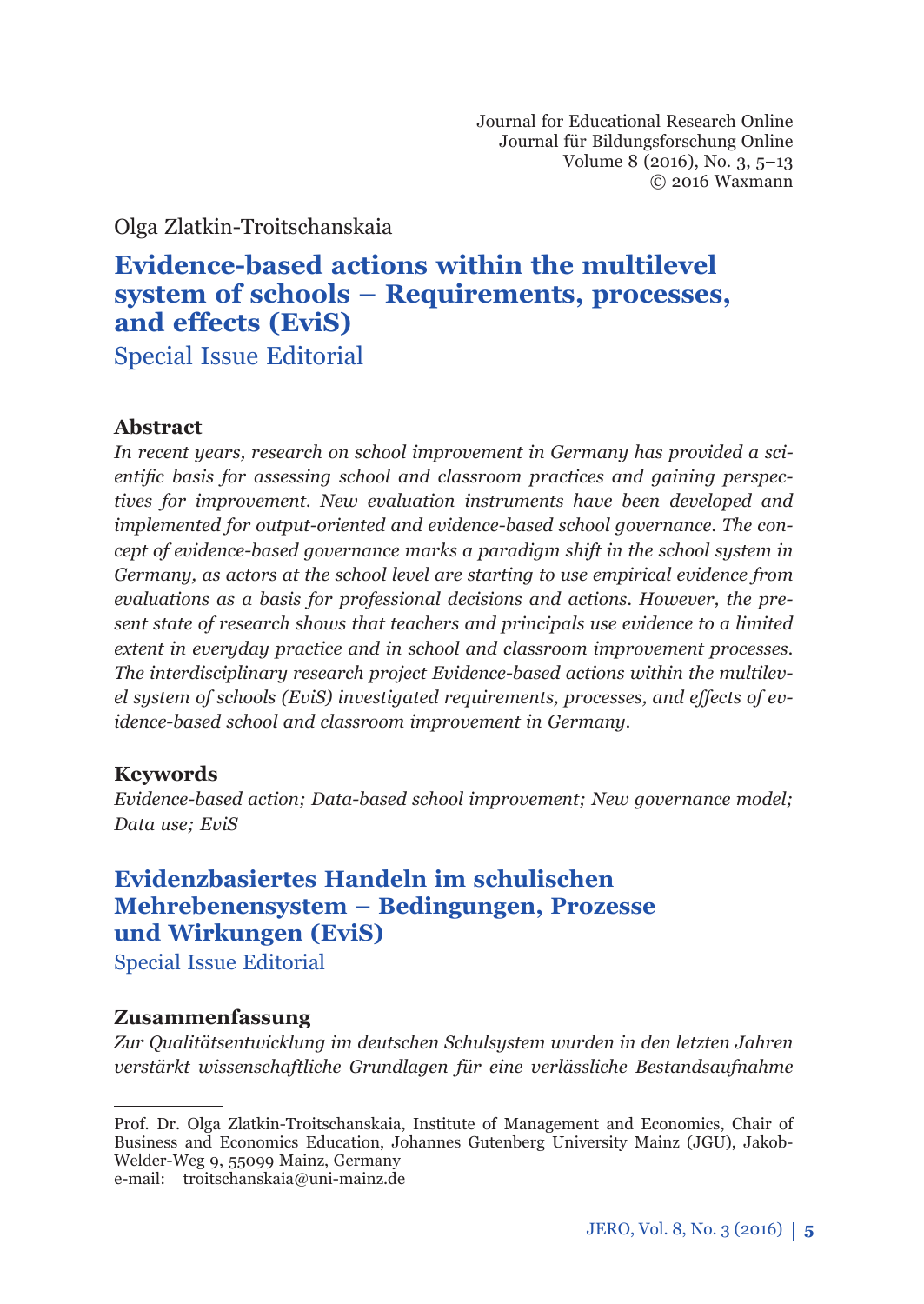*und Entwicklung von schulischen und unterrichtlichen Praktiken geschaffen sowie neue Instrumente zu einer outputorientierten und evidenzbasierten Steuerung implementiert. Das Konzept der evidenzbasierten Steuerung stellt im deutschen Bildungssystem eine umfassende Innovation dar, die den schulischen Akteuren mittels verschiedener Evaluationsinstrumente Steuerungswissen als Handlungsgrundlage zur Verfügung stellt. Der aktuelle Forschungsstand zeigt jedoch, dass das professionelle Handeln schulischer Akteure nur bedingt auf Grundlage von Evidenzen basiert bzw. unterrichtliche und schulische Ent wicklungsprozesse wenig evidenzbasiert erfolgen. Im Rahmen des interdisziplinären Forschungsverbunds Evidenzbasiertes Handeln im schulischen Mehr ebenensystem (EviS) werden die Bedingungen, Prozesse und Wirkungen einer evidenzbasierten Schulentwicklung untersucht.* 

### **Schlagworte**

*Evidenzbasierung; Datengestützte Schulentwicklung; Neues Steuerungsmodell; Datennutzung; EviS*

# **1. Evidence-based school improvement – The German research project EviS**

In recent years, the school system in Germany has been adapted to correspond with the new governance model, a new approach to public management (e.g., Thiel, Cortina, & Pant, 2014). The new governance model has brought about a paradigm shift in education, encouraging the use of empirical evidence and data, for example from evaluations, in educational policy making and school improvement efforts (e.g., Altrichter, 2010). A central goal is to provide educational policy makers and actors at the school level with valid insights from evaluations, such as performance tests or school inspections, as a basis for school and classroom improvement. To this end, great attention recently has been given to the development and implementation of elaborate evaluation and governance instruments. Since the introduction of the new governance model in the school sector, changes have included not only increased focus on evidence and output, but also more organizational self-governance and greater school autonomy. Teachers and principals are considered central actors in evidence-based school and classroom improvement efforts (e.g., Schrader & Helmke, 2004; Gruber & Leutner, 2003). Hence, a key condition for the success of evidence-based governance and school improvement is the ability and willingness of actors at the school level to adopt new governance instruments and to use the generated data effectively in school and classroom practice (e.g., Imants, Sleegers, & Witziers, 2001).

The concept of evidence-based action has become established in various fields such as medicine (e.g., Sackett, Rosenberg, Gray, Haynes, & Richardson, 1996) and management (e.g., Pfeffer & Sutton, 2006). Accordingly, professional actions and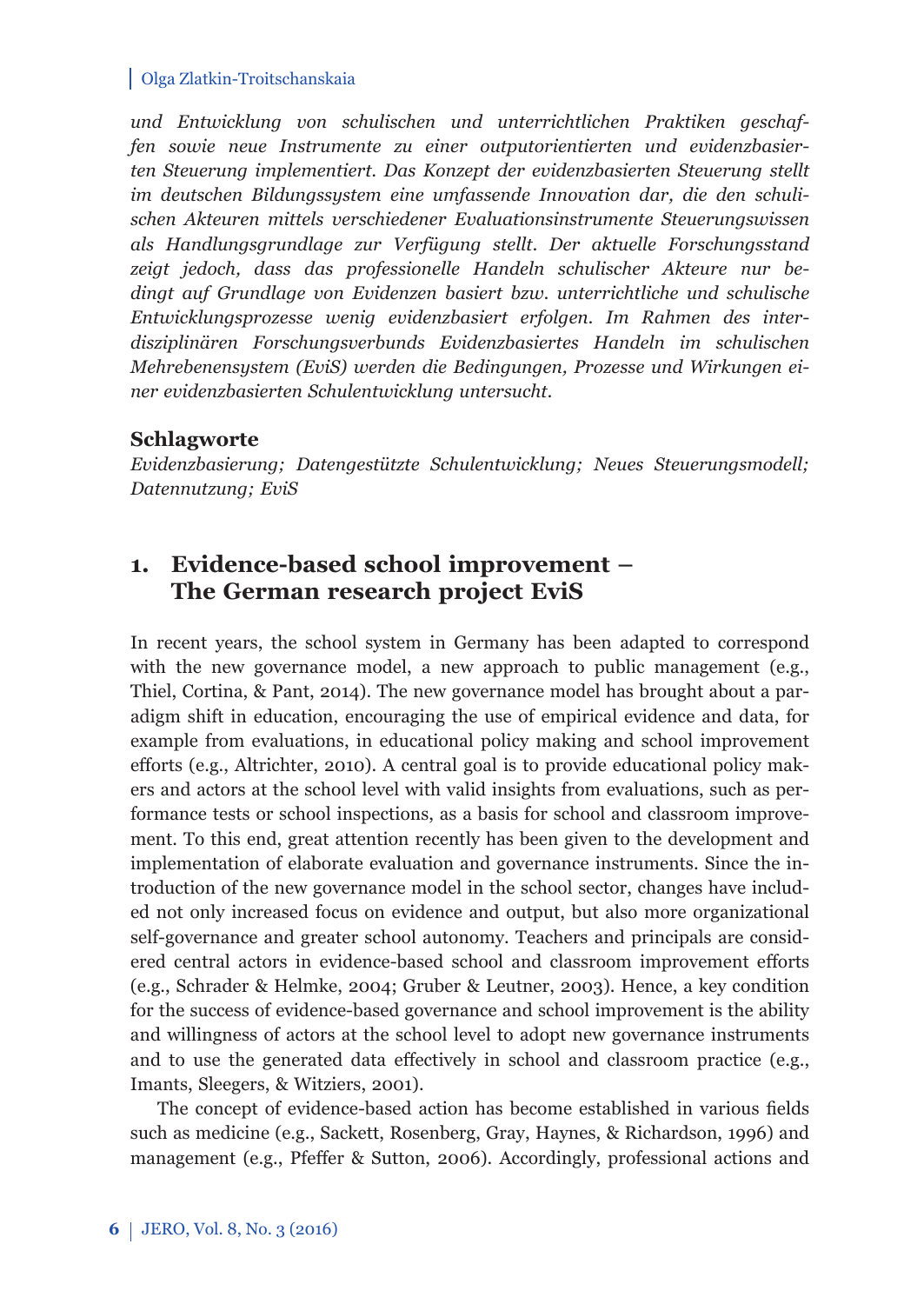decisions and processes within an organization "should be based on the latest and best knowledge of what actually works" (Pfeffer & Sutton, 2006, p. 2). Evidencebased action in education also is referred to as data-based practice and data use in schools.1 Major challenges arise when putting available evidence into individual and organizational practice, which is not systematically organized in the school sector in Germany (e.g., Fleischmann, 2009). The considerable gap between research and practice (Latham, 2007) underlines the difficulty of professional evidence-based action and the need to present scientific findings in a way that accommodates the context of individual schools and actors at the schools (Davies, 1999).

Most studies in Germany and internationally have focused on the effects of single evaluation-based instruments and processes on school and classroom practices only.<sup>2</sup> In German- and English-language studies of the use of evaluation findings principals and teachers have been found to use available evidence only to a limited extent in their everyday work and in classroom and school improvement processes. More detailed research is needed on the factors that influence individual and collective evidence-based action in schools. Further, the most effective ways to present the evidence so as to encourage practical use of it in schools must be identified.

The goal of the interdisciplinary collaborative research project *Evidence-based actions within the multilevel system of schools* (EviS)3 was to address these issues by providing empirically sound insights into requirements, processes, and effects of evidence-based school governance in Germany. The main aims of the EviS project (2010–2016) were to describe and operationalize evidence-based action in schools and identify individual requirements and organizational factors or constellations of factors that support or inhibit evidence-based action in schools.

In the EviS project, evidence-based action was conceptualized as teachers' and principals' professional decisions and actions based on their knowledge from evaluations. Evaluation-based knowledge comprised knowledge from external sources, for example, school inspections or large-scale assessments, and knowledge from internal sources, for example, internal evaluations of the school. Alternatively, professional action not based on evidence from evaluations was considered to be based

<sup>1</sup> In this special issue these terms are considered synonyms, given that quantitative evaluation data are one of the key types of empirical evidence used for classroom and school improvement.

<sup>2</sup> For more information on the effects of external evaluations, such as school inspections, see, e.g., Böttcher and Kotthoff (2007), Wurster and Gärtner (2013), Dedering (2012), Altrichter, McNamara, and O'Hara (2013); on state surveys of student learning, see, e.g., Maier (2009), Schrader and Helmke (2004); Groß Ophof, Koch, Hosenfeld, and Helmke  $(2006)$ ; on standardized final examinations, see, e.g., Kühn  $(2010)$ , Klein  $(2013)$ , and Maag Merki (2010).

<sup>3</sup> The EviS project was funded by the German Federal Ministry of Education and Research under grant number 01JG1010. The first funding phase, EviS I, ran from September 2010 to August 2013; the second funding phase, EviS II, from September 2013 to August 2016. The collaborative EviS project was carried out by an interdisciplinary team of researchers from the areas of pedagogy, educational sciences, vocational and business education, psychology, sociology, and evaluation research. For more information, see http://www.blogs. uni-mainz.de/fb03-wipaed-evis/.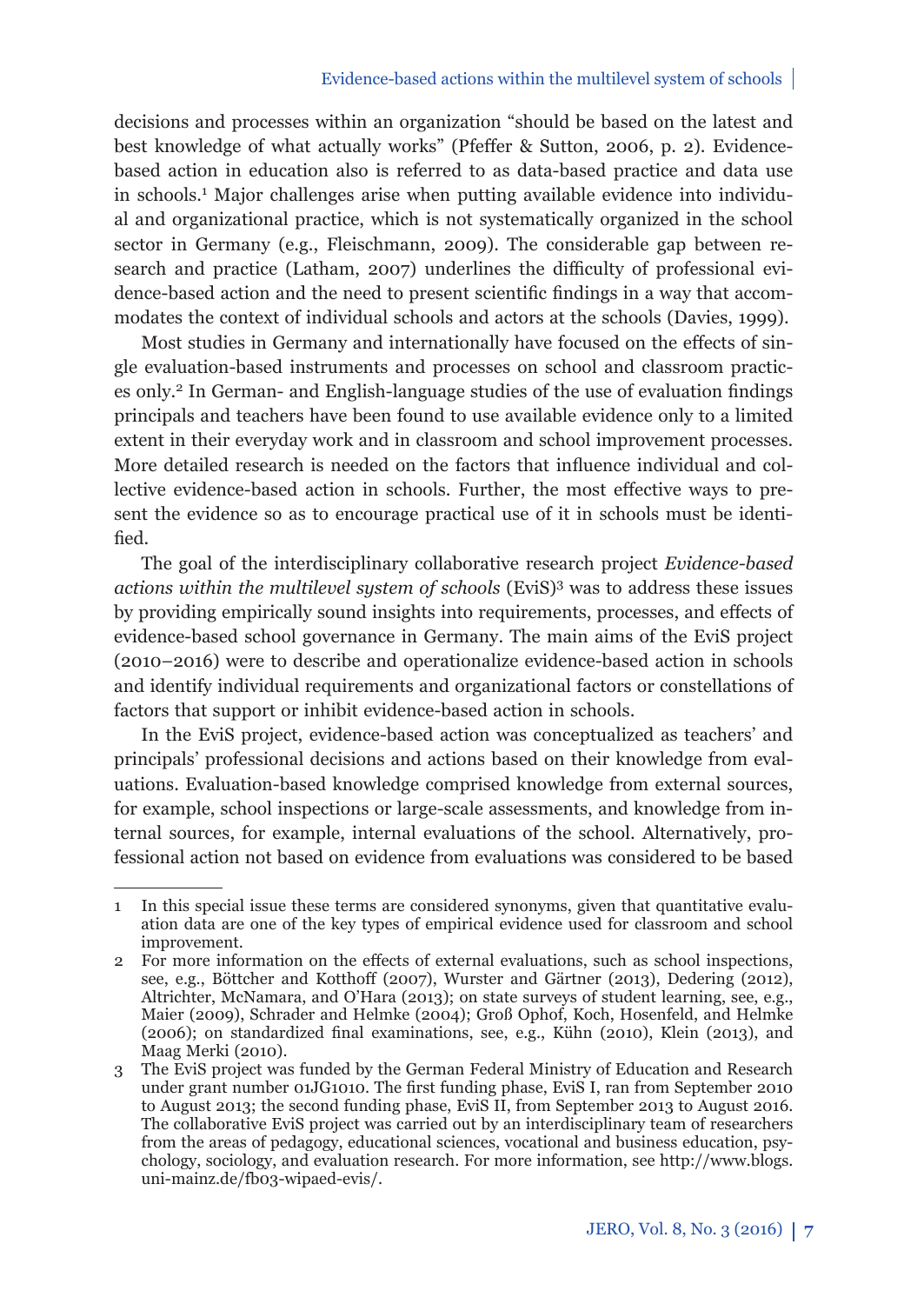on substitutes for evidence such as personal, everyday experiences (see Dormann et al., 2016).

The EviS project comprised one main study and two additional in-depth studies and combined qualitative and quantitative approaches. In the main study, a standardized questionnaire on the reception and use of evidence was completed by teachers ( $N = 2,640$ ) and principals ( $N = 297$ ) at all types of schools ( $N = 153$ ) in the German federal state of Rhineland-Palatinate. A multilevel analysis of the data was conducted to determine the extent to which the teachers' and principals' actions were evidence-based, to identify the personal and institutional influences of the teachers' and principals' evidence-based actions, and to predict potential differences among individuals and organizations in their use of empirical evidence from evaluations in their practice.

In this main study, evidence-based action was examined at three levels: (a) school, (b) principal, and (c) teacher. At the school level (a), framework requirements such as organizational climate and organizational culture and their relationship to evidence-based action were analyzed. For this purpose, organizational attributes and aggregated attributes from the level of individual teachers were examined. Principals (b) were modeled at a separate level because they had a special influence on and partly represented the organizational level. Depending on the research question, principals could be attributed to the individual level or the school level. At the individual teacher level (c), the requirements and processes of reception, transfer, and use of evidence from school evaluations and large-scale learning assessments were examined.

In the first additional in-depth study, the development of teachers' evidencebased actions during pre-service teacher training was examined. In a longitudinal study, a survey was conducted with students of educational sciences and business education  $(N = 1,272)$  and teacher trainees for vocational and secondary schools (*N* = 328). The participants were surveyed on their evidence-based actions during professional training and their development of cognitive, motivational, and selfregulatory dispositions, for example, their attitudes towards and knowledge about the professional use of evaluation-based data. By the second measuring date, most participants had advanced to the next phase of professional training, that is, they had entered either the practical training phase or the teaching profession.

In the second additional in-depth study, case studies were conducted of selected schools that had shown a particularly high or low level of evidence-based action in the main study. From a theoretical sampling, four secondary schools and three vocational schools were selected. Standardized interviews were conducted to gather information on school networks and individual teachers' social networks. The data of 925 teachers comprising their 4,025 network partners were analyzed with regard to the teachers' use of evidence gained from different sources in their practice and to how social structures within their schools influenced those actions.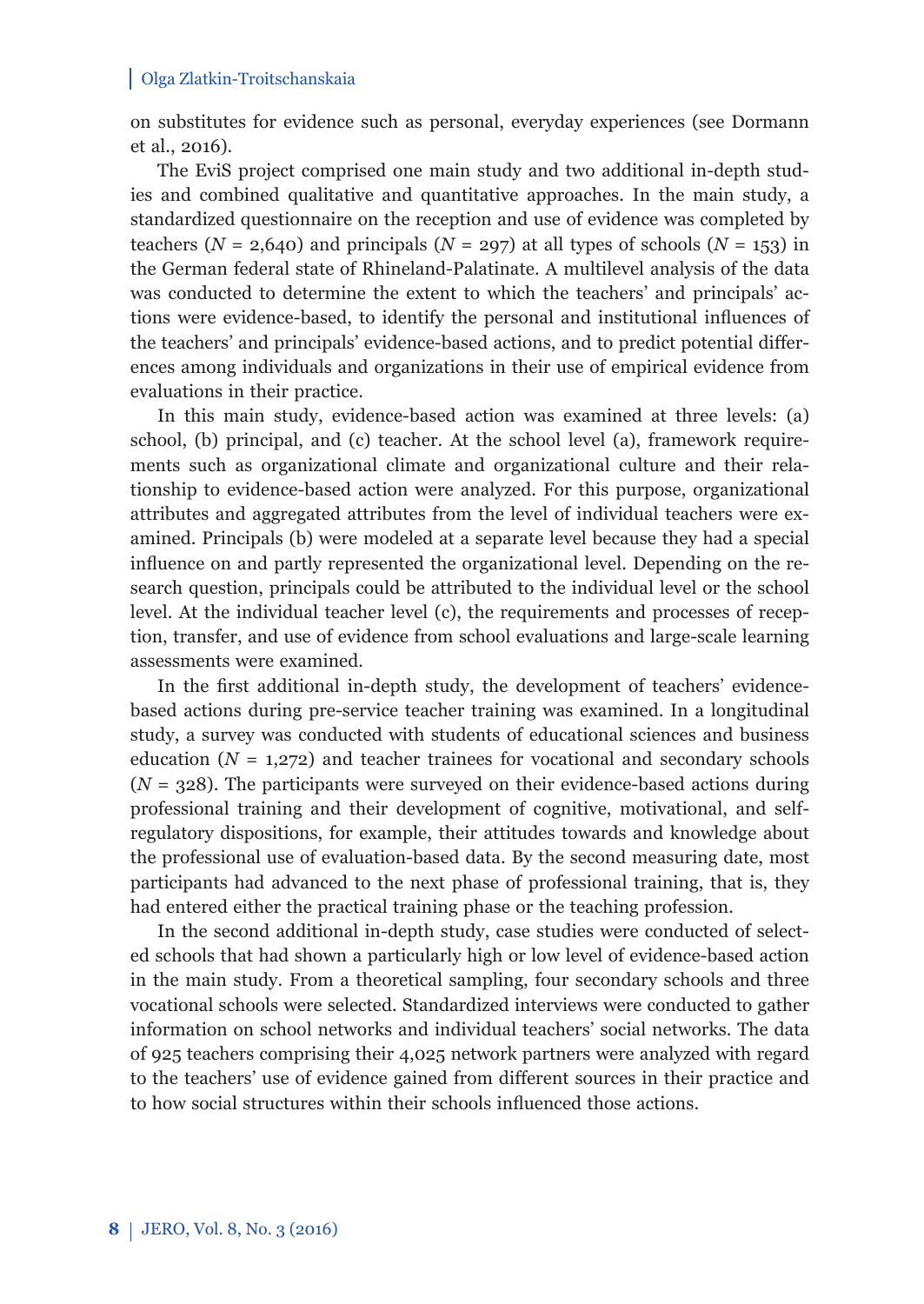## **2. Overview of the articles in the Special Issue**

In this special issue, we present key results from the interdisciplinary collaborative research project EviS.

*Dormann et al.* (2016) explore evidence-based school practice and their threefactor structure, comprising external evidence orientation, internal evidence orientation, and evidence substitute orientation.4 In this article, they investigate empirically whether evidence-based school practice can be assessed reliably and validly based on teachers' and principals' perceptions. In line with van Ackeren et al. (2013), evidence-based school practice is characterized as being a combination of substantial orientation towards the use of evidence and marginal orientation towards the use of substitutes for evidence. Analyzing data from the EviS project, they confirm the three-factorial structure of evidence-based school practice assessed through teachers' perceptions. They found teachers' perceptions of their principal's orientation towards evidence and substitutes for evidence were influenced by previous use of evidence from evaluation measures, such as school assessments, in the same school. Overall, schools in which actions were evidence-based, that is, those scoring high on external evidence orientation and internal evidence orientation and low on evidence substitute orientation, formed the largest group in the sample. Dormann et al. close by highlighting the great potential of orientation towards evidence as a successful strategy for improving school practice.

*Demski, van Ackeren, and Clausen* (2016) analyze the relationship between school culture and evidence-based practice. To assess school culture empirically they used the six dimensions of the *Organizational Culture Assessment Instrument* (OCAI) and adapted them to the school context. Research findings have indicated that school climate and school culture influence the use of evidence-based information (Saunders & Rudd, 1999). The central question in this article is which types of school cultures support or inhibit evidence-based action. To this end, the authors draw on established types of school culture from the Competing Value Model (Quinn & Rohrbaugh, 1983). In the EviS project, instruments of new governance such as school inspections, print media, and school-specific information related to internal processes were considered as sources forming a basis for evidence-based action: Across all schools, the three highest-ranked sources of evidence were (a) process-oriented assessment, including student feedback, (b) cooperative lesson planning, and (c) professional journals in their teaching subjects. The authors attribute this to the fact that these sources of evidence are better targeted to the individual school context (Demski, Rosenbusch, van Ackeren, Clausen, & Schmidt, 2012). By comparison, instruments of new governance were hardly being used.

<sup>4</sup> External evidence orientation refers to research results and scientists' expertise. Internal evidence orientation refers to employees' and managers' expertise and local context. Evidence substitute orientation refers to substitute knowledge derived directly from school and classroom practice, like teachers' experience. The same three-factor structure was identified by Stumm, Mohr, and Dormann (2010) for employees in public administrations. Dormann et al. adapted their scales on evidence-based management to the school context.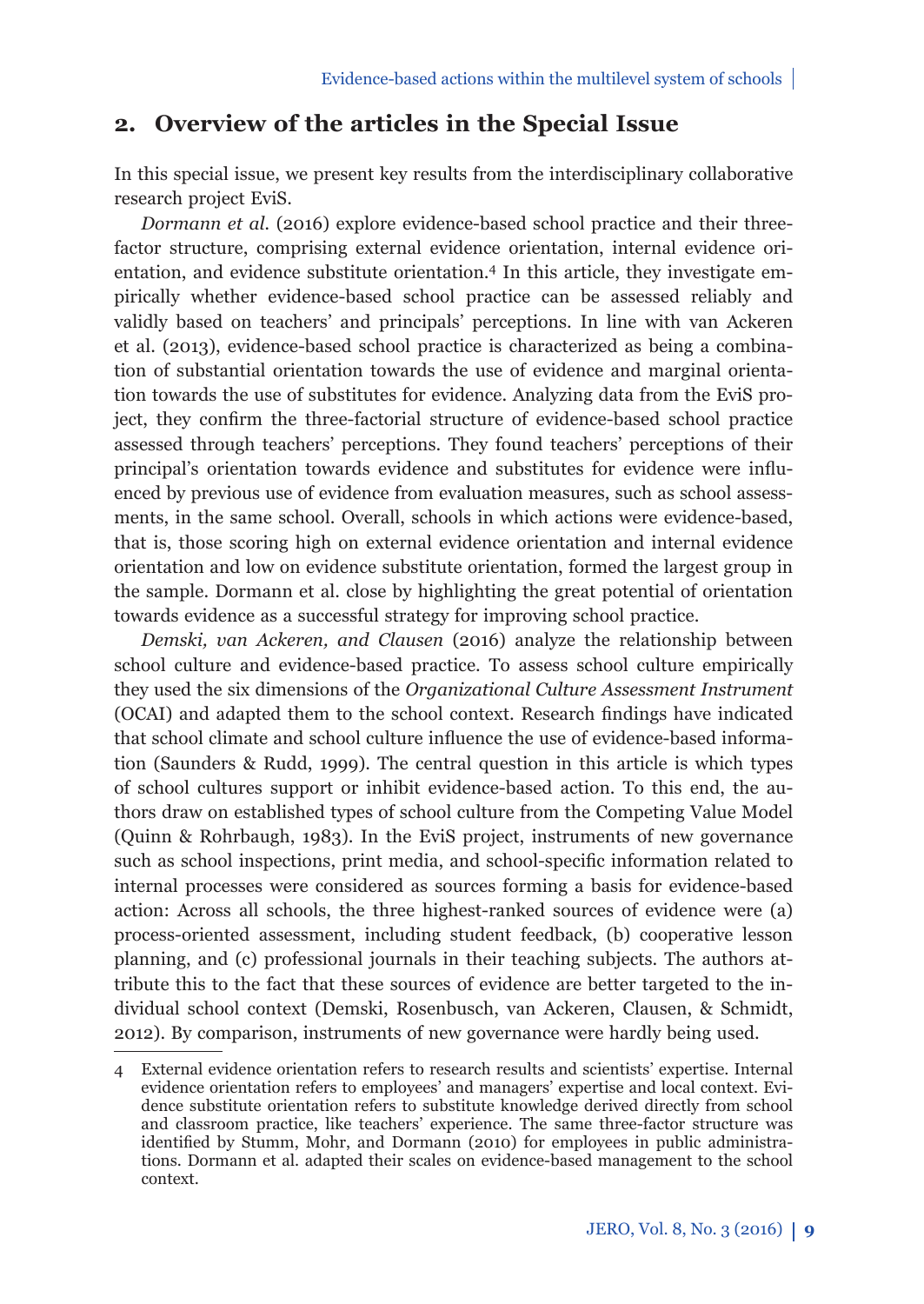*Zlatkin-Troitschanskaia, Förster, Preuße, and Mater* (2016) focus on the relationship between teachers' evidence-based actions and communication, cooperation, and participation structures at schools, particularly those changing under the new governance model. In their study they analyze how teachers' orientation towards empirical data from internal sources and external sources, which is considered an indicator of teachers' evidence-based actions, is related to school structures such as communication and information retrieval, internal and external cooperation, and participation. Teachers tend to use the sources of evidence from their own school rather than from external sources. Using multilevel structural equation modeling, the authors show that communication and information retrieval, internal and external cooperation, and participation structures explained up to 55 % of the variance in teachers' internal evidence orientation.

*Stump, Zlatkin-Troitschanskaia, and Mater* (2016) examine the effects of transformational leadership on evidence-based action. They differentiate their analysis according to various groups of actors at the school level and types of schools. They identify three dimensions of transformational leadership as a leadership style: (a) setting directions, (b) developing people, and (c) redesigning the organization. They assess transformational leadership using the corresponding scale developed by Rafferty and Griffin (2004). The results of the structural equation modeling indicated that transformational leadership had a highly positive effect on the various kinds of teachers' use of data. Furthermore, in their analyses they found no major differences in use of data between teachers and school principals. However, they found differences in use of data between types of schools, particularly between secondary schools and vocational schools. By comparison, transformational leadership at vocational schools led to slightly more use of external data and considerably less use of substitutes for data.

*Laier, Demski, van Ackeren, Clausen, and Preisendörfer* (2016) analyze the relationship between teachers' social networks and their use of evidence-based information in schools. To this end, they describe school action in terms of personal network attributes. These were expressed by the number of communication partners each teacher had. These communication exchanges were classified as social and work relationships. Using regression analyses, the authors examined the influence of communication exchanges on the use of different sources of information. In summary, the number of teachers' communication partners correlated positively with the number of sources of evidence they used. However, teachers' use of different sources of information stemmed mostly from the sources that had a specific connection to teaching. These included in particular professional journals in their teaching subjects, which were closely related to the teachers' own lessons. In contrast, the limited use of instruments of the new governance model indicated that even experienced teachers had difficulty interpreting evidence from these instruments and drawing conclusions for their professional actions.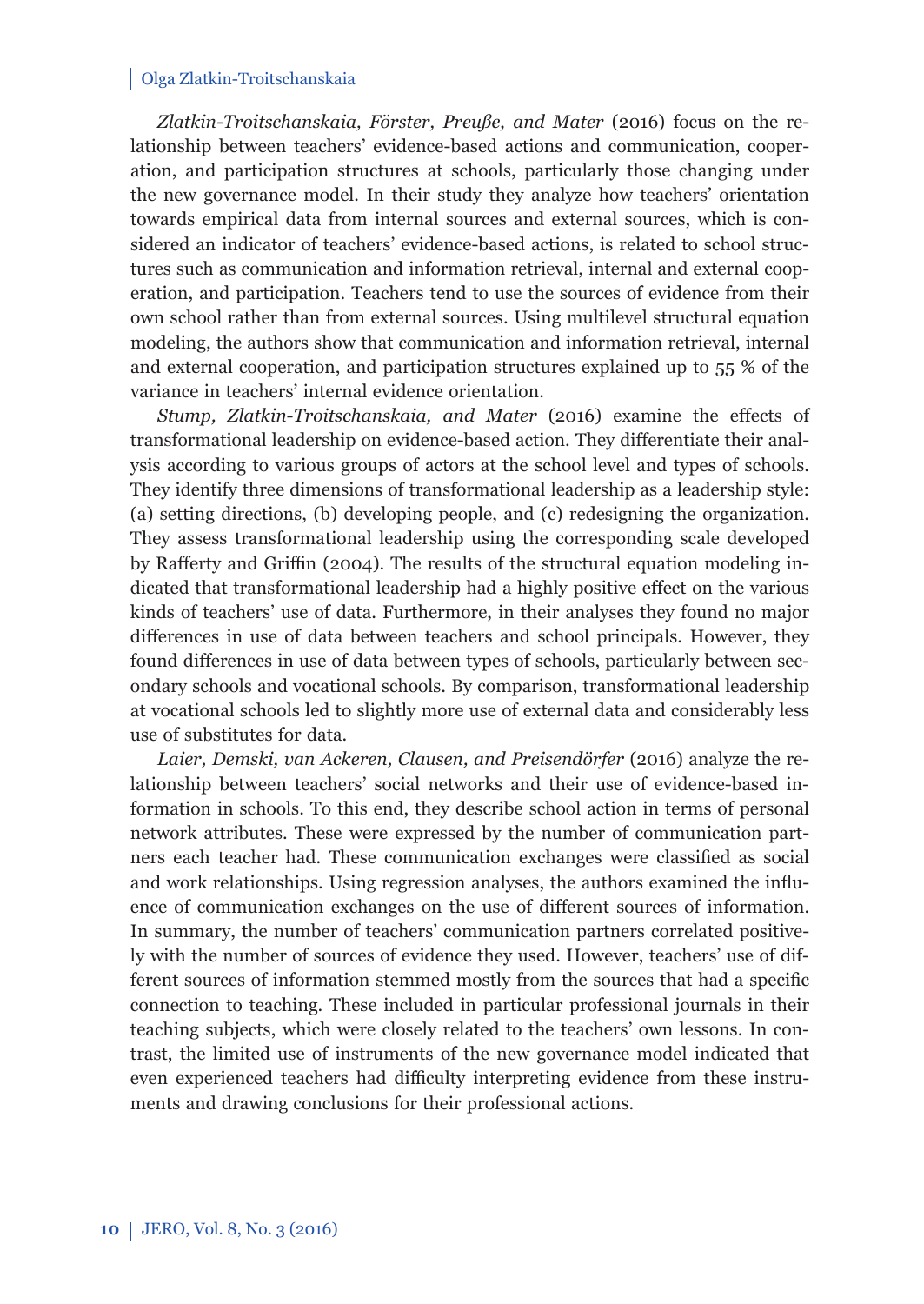## **3.** Research perspectives

In line with other national and international studies, the findings from EviS for Germany indicate that teachers and principals use evaluation-based governance instruments to a limited extent in everyday professional practice. School and classroom improvement often is not based on evidence from evaluations. The EviS project has provided an insight into evaluation-based governance and has highlighted effective strategies of knowledge transfer from research to schools in order to promote the use of evidence in school and classroom practice. For instance, one of the major reasons identified in the study as to why evaluation findings do not transfer well into practice is that feedback from external evaluations does not sufficiently match teachers' specific situation at their schools.

The studies in this special issue identify various influence factors on evidencebased action in schools. Further research is necessary to determine the extent to which these predictors directly affect measured evidence-based practice in schools. The self-reports used in the project were deemed relevant indicators of existing structures. Nonetheless, the focus of future research should be constructing objective measurement instruments.

The results presented in this special issue underline how the professional use of evidence can be influenced by various factors at different levels of the school system. Major influences on evidence-based practice included the school principals' actions, collective communication processes, and the individual professional competence of actors at the school level. Therefore, these three influence factors should be analyzed in greater detail in future research. The in-depth interdisciplinary analyses presented here have contributed to a better understanding of ways to promote evidence-based school and classroom practice.

## **References**

- Ackeren, I. van, Binnewies, C., Clausen, M., Demski, D., Dormann, C., Koch, A., Laier, B., Preisendörfer, P., Preuße, D., Rosenbusch, C., Schmidt, U., Stump, M., & Zlatkin-Toitschanskaia, O. (2013). Welche Wissensbestände nutzen Schulen im Kontext von Schulentwicklung? Theoretische Konzepte und erste Befunde des EviS-Verbundprojektes im Überblick [Which bodies of knowledge are used at schools in the context of school development? An overview of the theoretical concepts and initial findings of the joint project EviS]. In I. van Ackeren, M. Heinricht, & F. Thiel (Eds.), *Evidenzbasierte Steuerung im Bildungssystem? Befunde aus dem BMBF-SteBis-Verbund* (Die Deutsche Schule. Zeitschrift für Erziehungswissenschaft, Bildungspolitik und pädagogische Praxis, Beiheft 12, pp. 51–73). Münster, Germany: Waxmann.
- Altrichter, H. (2010). Schul- und Unterrichtsentwicklung durch Datenrückmeldung [School and tuitional development through data feedback]. In H. Altrichter & K. Maag Merki (Eds.), *Handbuch Neue Steuerung im Schulsystem* [Handbook New Governance in the school system] (pp. 219–254). Wiesbaden, Germany: VS.
- Altrichter, H., McNamara, G., & O'Hara, J. (2013). Impact of school inspections on teaching and learning – Describing assumptions on causal mechanisms in six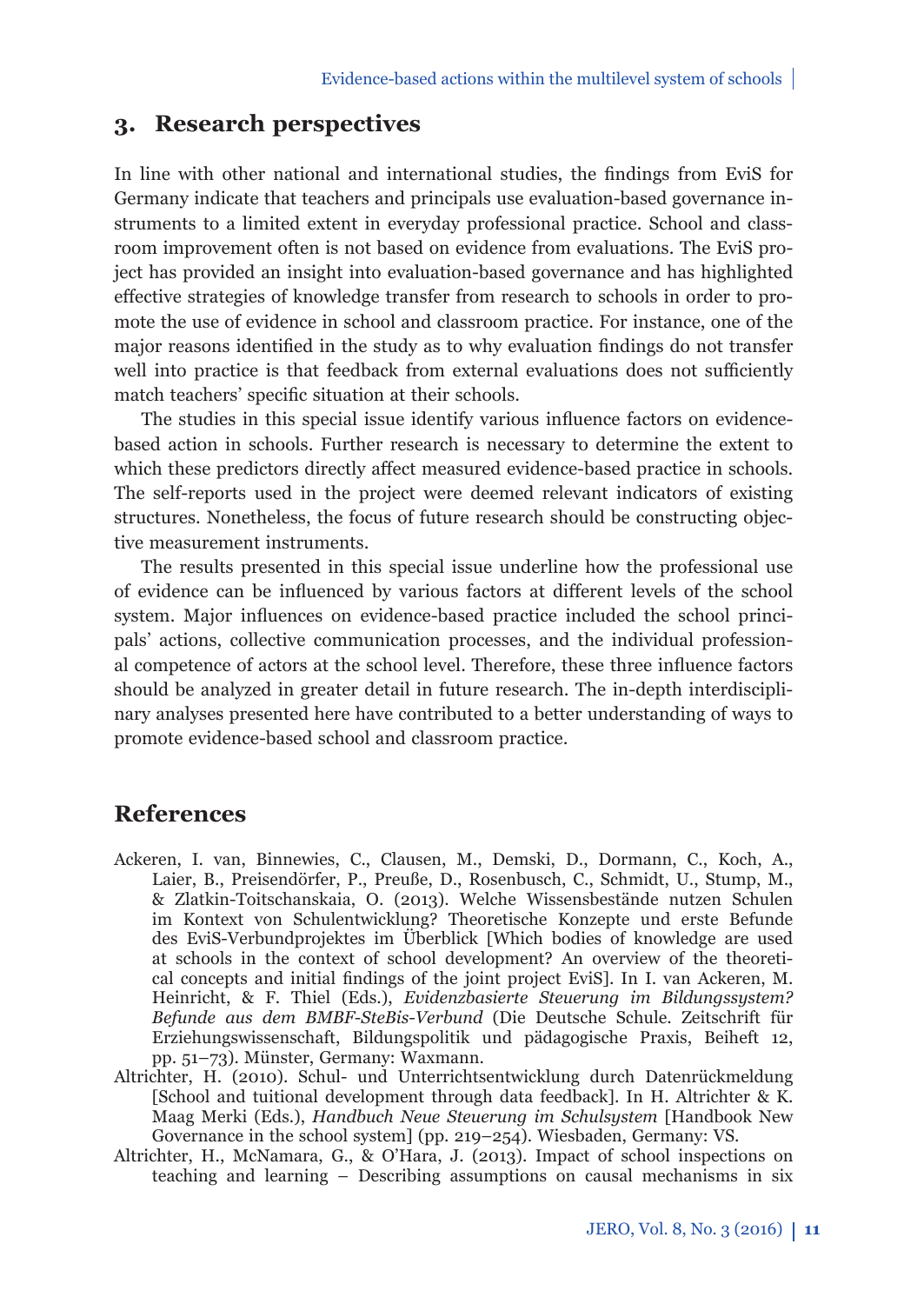European countries. *Educational Assessment, Evaluation and Accountability, 25*(1), 3–43.

- Böttcher, W., & Kotthoff , H.-G. (Eds.). (2007). *Schulinspektion: Evaluation, Rechenschafts legung und Qualitätsentwicklung* [School inspection: Evaluation, report and quality development]*.* Münster, Germany: Waxmann.
- Davies, P. (1999). What is evidence-based education? *British Journal of Educational Studies, 47*(2), 108–121.
- Dedering, K. (2012). Schulinspektion als wirksamer Weg der Systemsteuerung? [Is school inspection an effective means of system governance?]. Zeitschrift für *Pädagogik, 58*(1), 70–88.
- Demski, D., Ackeren, I. van, & Clausen, M. (2016). Zum Zusammenhang von Schulkultur und evidenzbasiertem Handeln – Befunde einer Erhebung mit dem "Organizational Culture Assessment Instrument" [The interrelation of school culture and evidence-based practice – Findings of a survey using the "Organizational Culture Assessment Instrument"]. *Journal for Educational Research Online, 8*(3), 39–58.
- Demski, D., Rosenbusch, C., Ackeren, I. van, Clausen, M., & Schmidt, U. (2012). Steuerung von Schule durch evidenzbasierte Einsicht? Konzeption und erste Befunde des Forschungsvorhabens EviS [School governance through evidencebased insights? Conception and initial findings of the research project EviS. In S. Hornberg & M. Parreira do Amaral (Eds.), *Deregulierung im Bildungswesen* [Deregulation in education] (pp. 131–150). Münster, Germany: Waxmann.
- Dormann, C., Binnewies, C., Koch, A. R., Ackeren, I. van, Clausen, M., Preisendörfer, P., Schmidt, U., & Zlatkin-Troitschanskaia, O. (2016). Transferring best evidence into practice: Assessment of evidence-based school management. *Journal for Educational Research Online, 8*(3), 14–38.
- Fleischmann, S. (2009). User-driven research in education: A key element promoting evidence-based education. In W. Böttcher, J. N. Dicke, & H. Ziegler (Eds.), *Evidenzbasierte Bildung: Wirkungsevaluation in Bildungspolitik und pädagogischer Praxis* [Data use in education: Evaluation of effects in educational policy and teaching practice] (pp. 69–82). Münster, Germany: Waxmann.
- Groß Ophoff , J., Koch, U., Hosenfeld, I., & Helmke, A. (2006). Ergebnisrückmeldungen und ihre Rezeption im Projekt VERA [Data feedback and its reception in the VERA project]. In H. Kuper & J. Schneewind (Eds.), *Rückmeldung und Rezeption von Forschungsergebnissen – Zur Verwendung wissenschaftlichen Wissens im Bildungssystem* [Feedback on and reception of research findings – On the use of scientific knowledge in the education system] (pp.  $19-40$ ). Münster, Germany: Waxmann.
- Gruber, H., & Leutner, D. (2003). Die kompetente Lehrperson als Multiplikator von Innovation [The competent teacher as a multiplier of innovation]. In I. Gogolin & R. Tippelt (Eds.), *Innovation durch Bildung. Beiträge zum 18. Kongress der Deutschen Gesellschaft für Erziehungswisenschaft* [Innovation through education. Contributions to the 18th Congress of the German Society for Science Education] (pp. 263–274). Opladen, Germany: Leske + Budrich.
- Imants, J., Sleeger, P., & Witziers, B. (2001). The tension between organisational substructures in secondary schools and educational reform. *School Leadership & Management, 21*(3), 298–308.
- Klein, E. D. (2013). *Statewide exit exams, governance, and school development. An international comparison.* Münster, Germany: Waxmann.
- Kühn, S. M. (2010). *Steuerung und Innovation durch Abschlussprüfungen?* [Governance and innovation through final examinations?]. Wiesbaden, Germany: VS.
- Laier, B., Demski, D., Ackeren, I. van, Clausen, M., & Preisendörfer, P. (2016). Die Bedeutung sozialer Netzwerke von Lehrkräften für evidenzbasiertes Handeln im